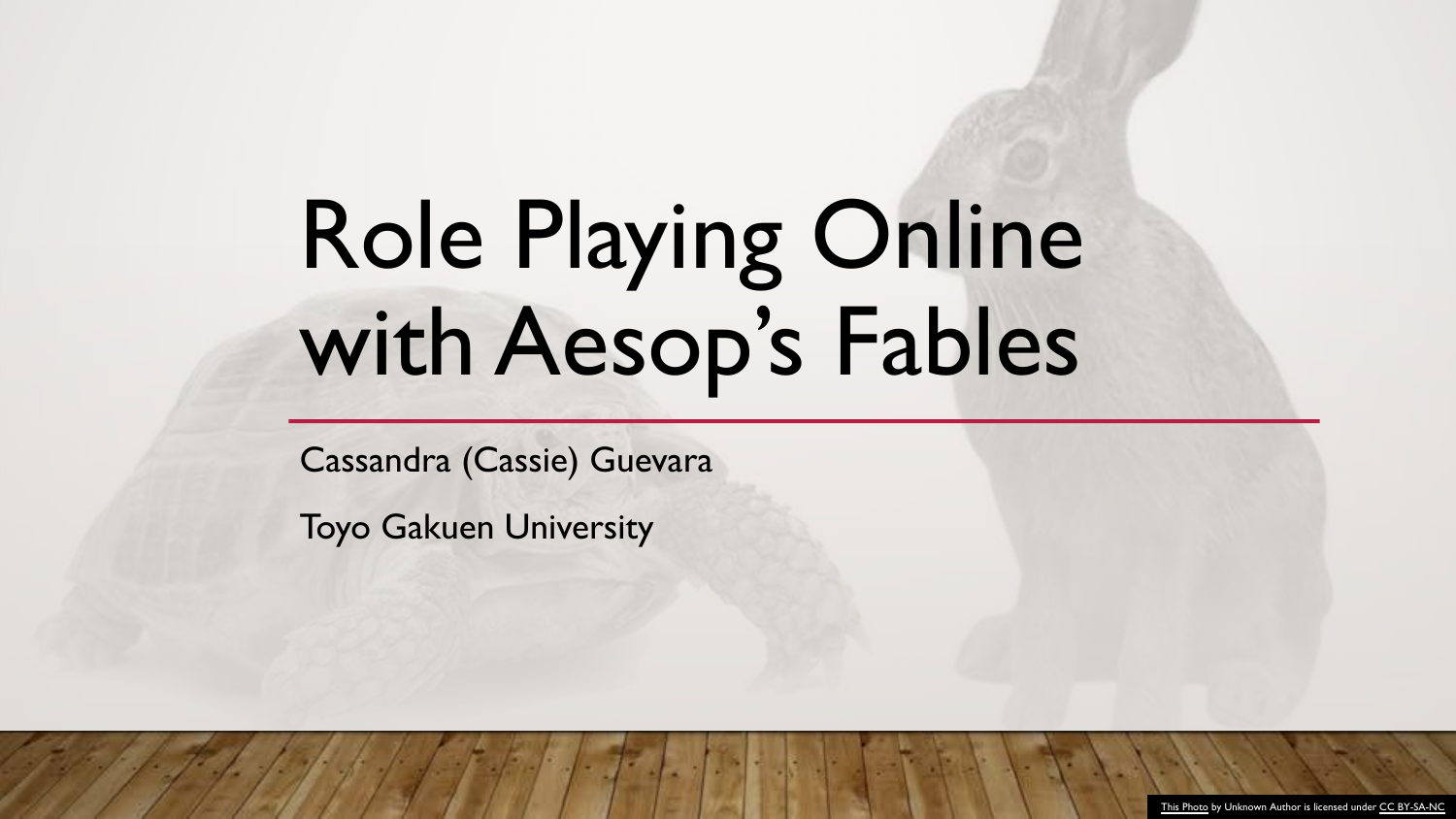#### CONTEXT: SAME ACTIVITY AT TWO SCHOOLS

- Elective course for second-year students (school A) and all grades (school B)
	- Academic Learning and Professional Skills course  $\leftarrow$
	- English and Culture through Literature
- Interested in English
- Online, synchronous using Microsoft Teams or Zoom throughout the pandemic (only 3 FtF classes)
- Study Fables (3 classes) + Role Playing (2 classes)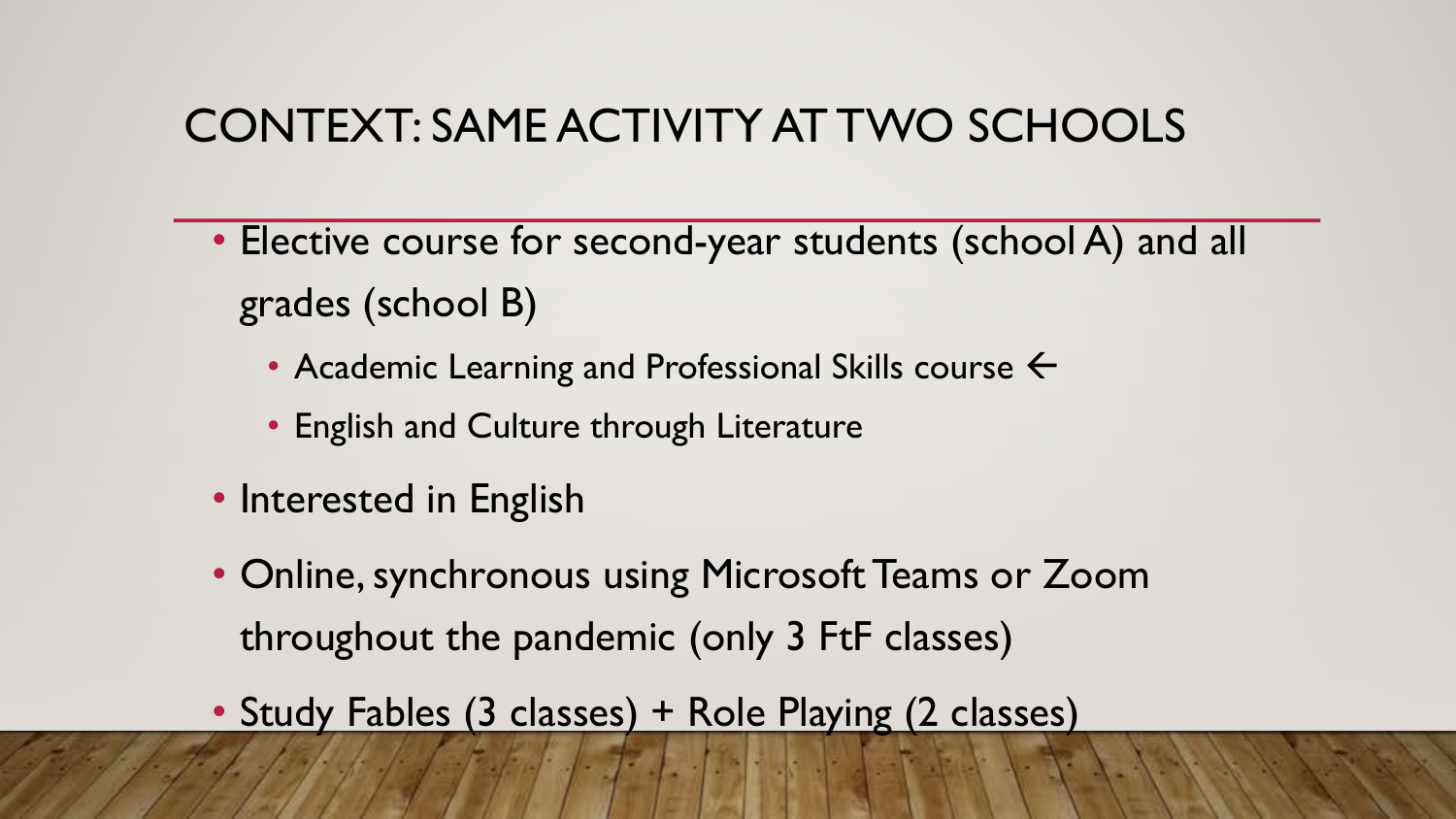- 1. Create modern-day scenarios and deliver role plays based on Aesop's fables
- 2. Deliver role plays in class
- 3. Have the audience determine which fable was represented in the role play and vote for favorites
- 4. Write a report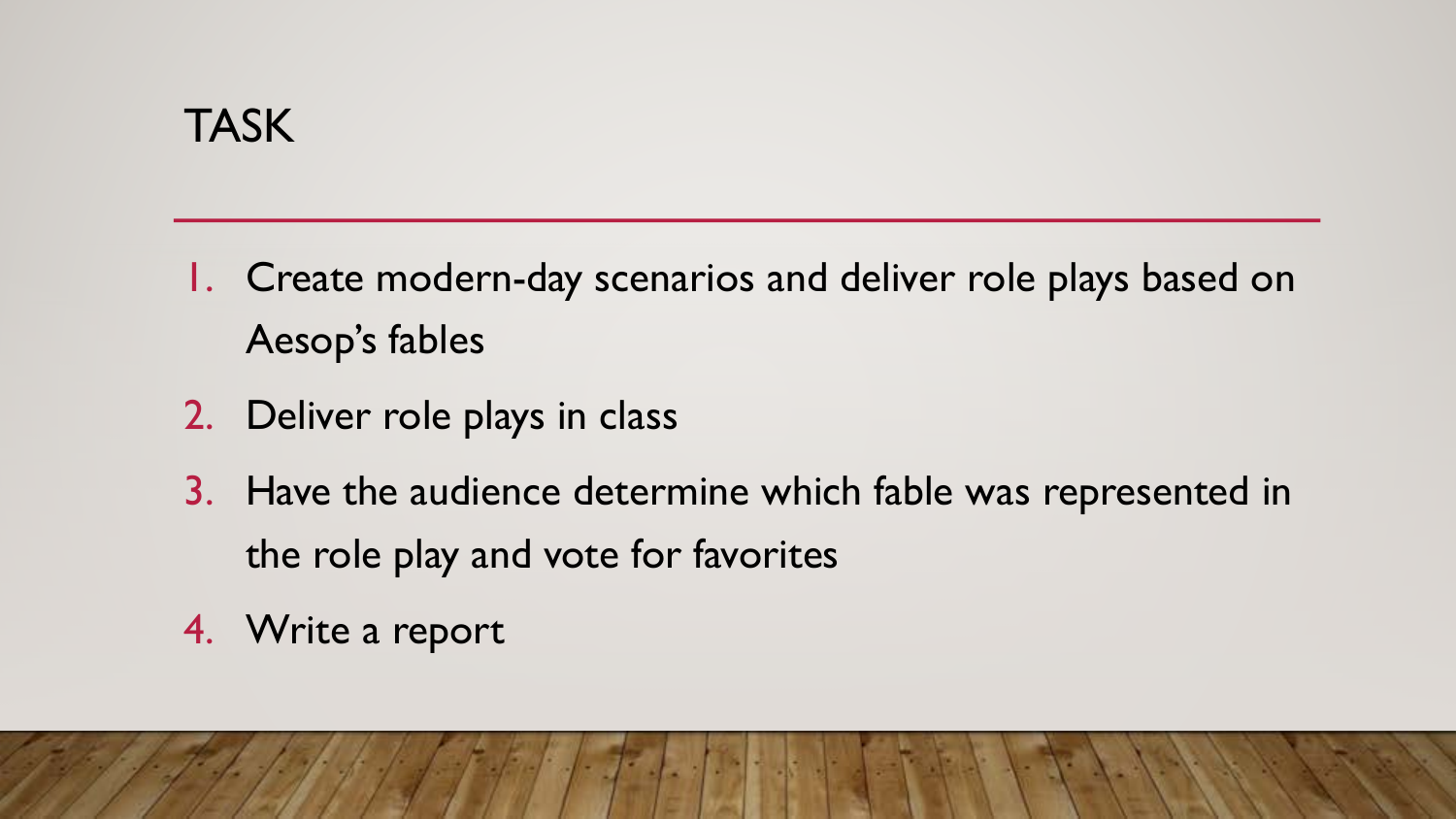#### CHALLENGES

- Online
- Time constraints
- Language limitations
- Isolation

Goal = have students engage with the fables and with each other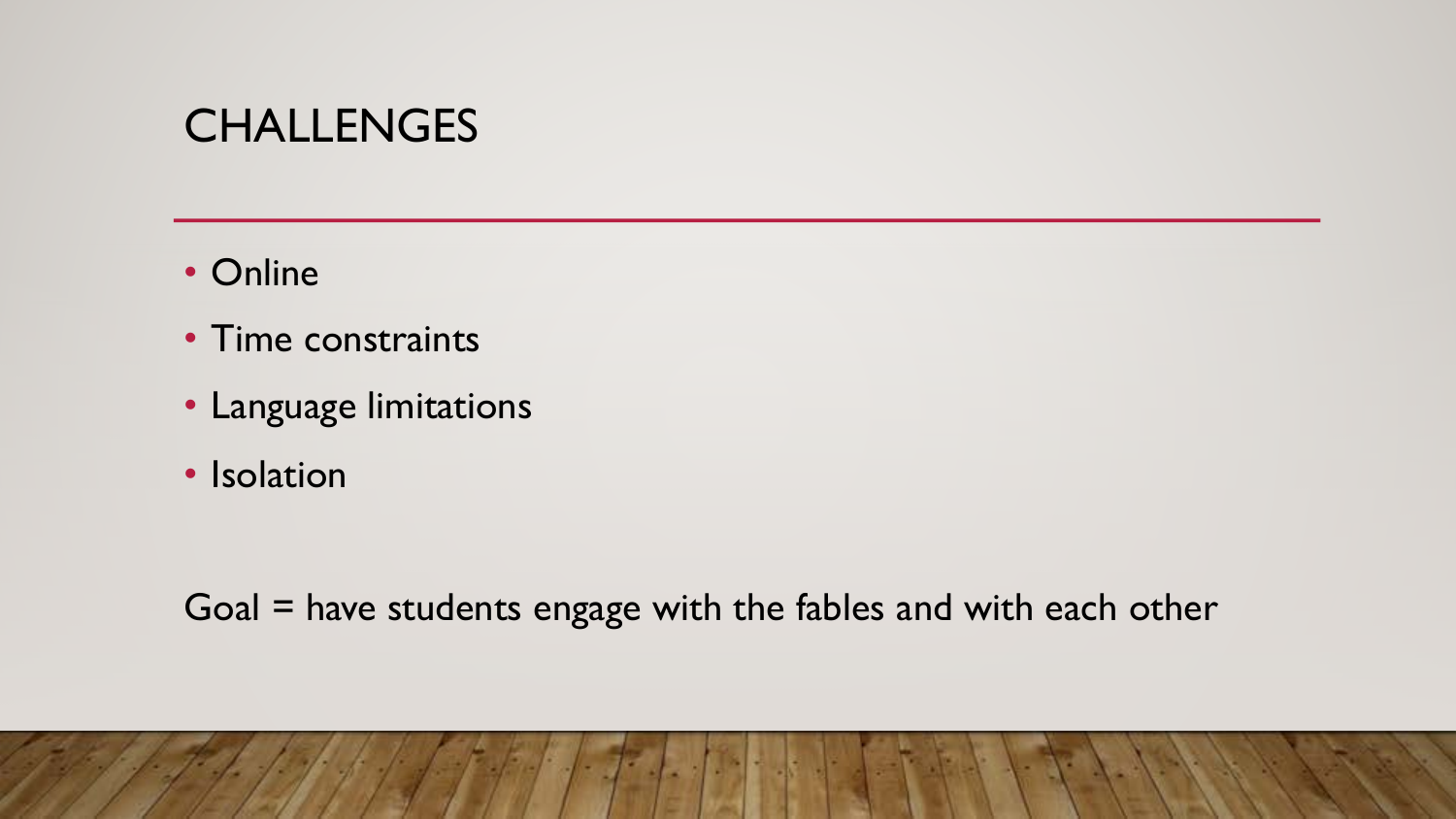**Breakout rooms** 

#### PROCESS

- Learn and analyze stories in advance as a class
	- 1. Vocabulary, themes, lessons
- 2. Take quiz > review answers
- 3. For homework: write potential modern-day scenarios for 2 fables
- 4. Get into Breakout Rooms > get random fable and start writing in Word Document
- 5. Finish outside class via group Teams chat

7. Deliver the role play while screen sharing the script

6. Practice and perform during class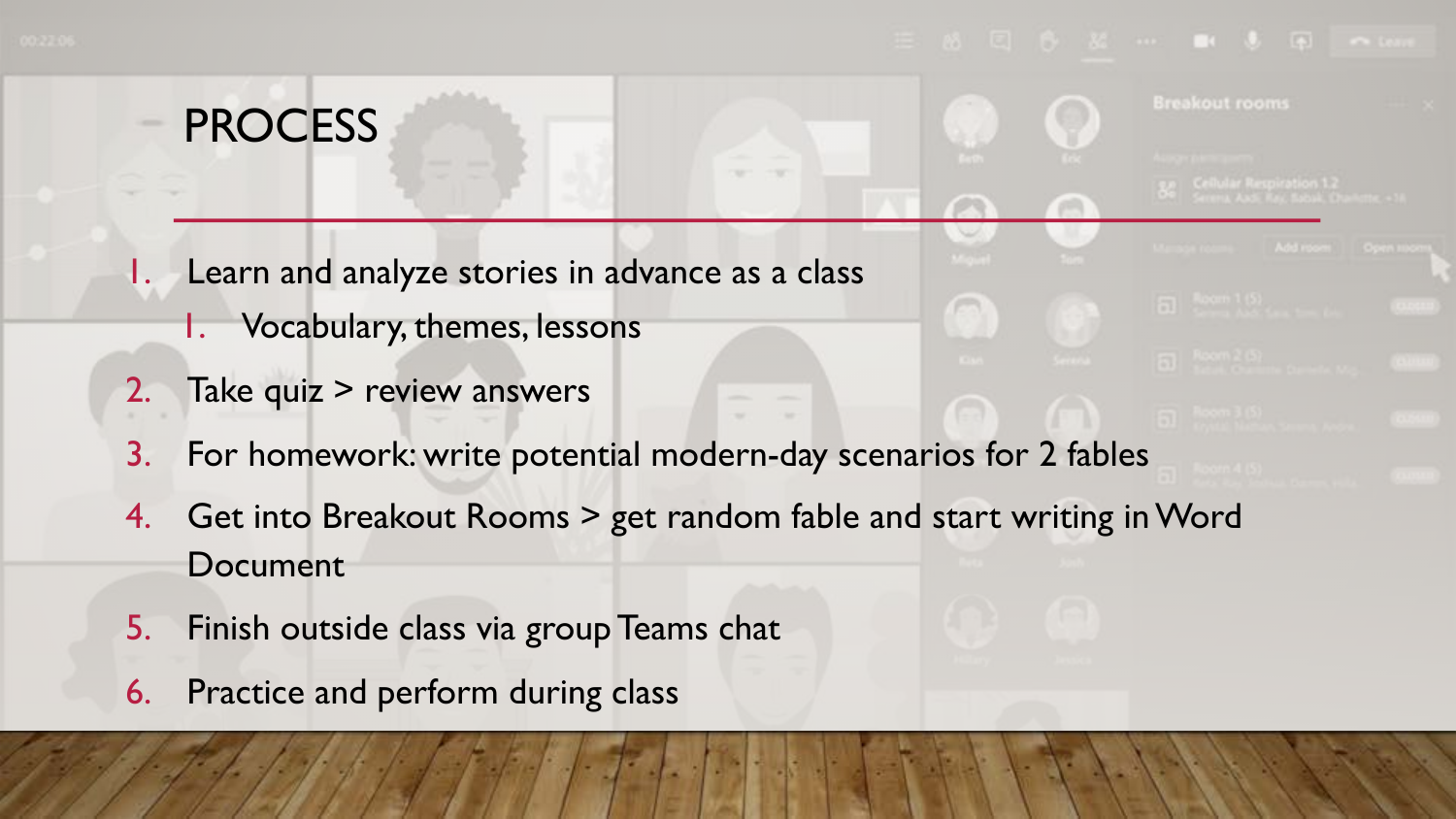#### ORIGINAL FABLES

- The Hare and the Tortoise
- The Fox and the Grapes
- The Wolf and the Lamb
- The Lion and the Mouse
- The Lion in Love

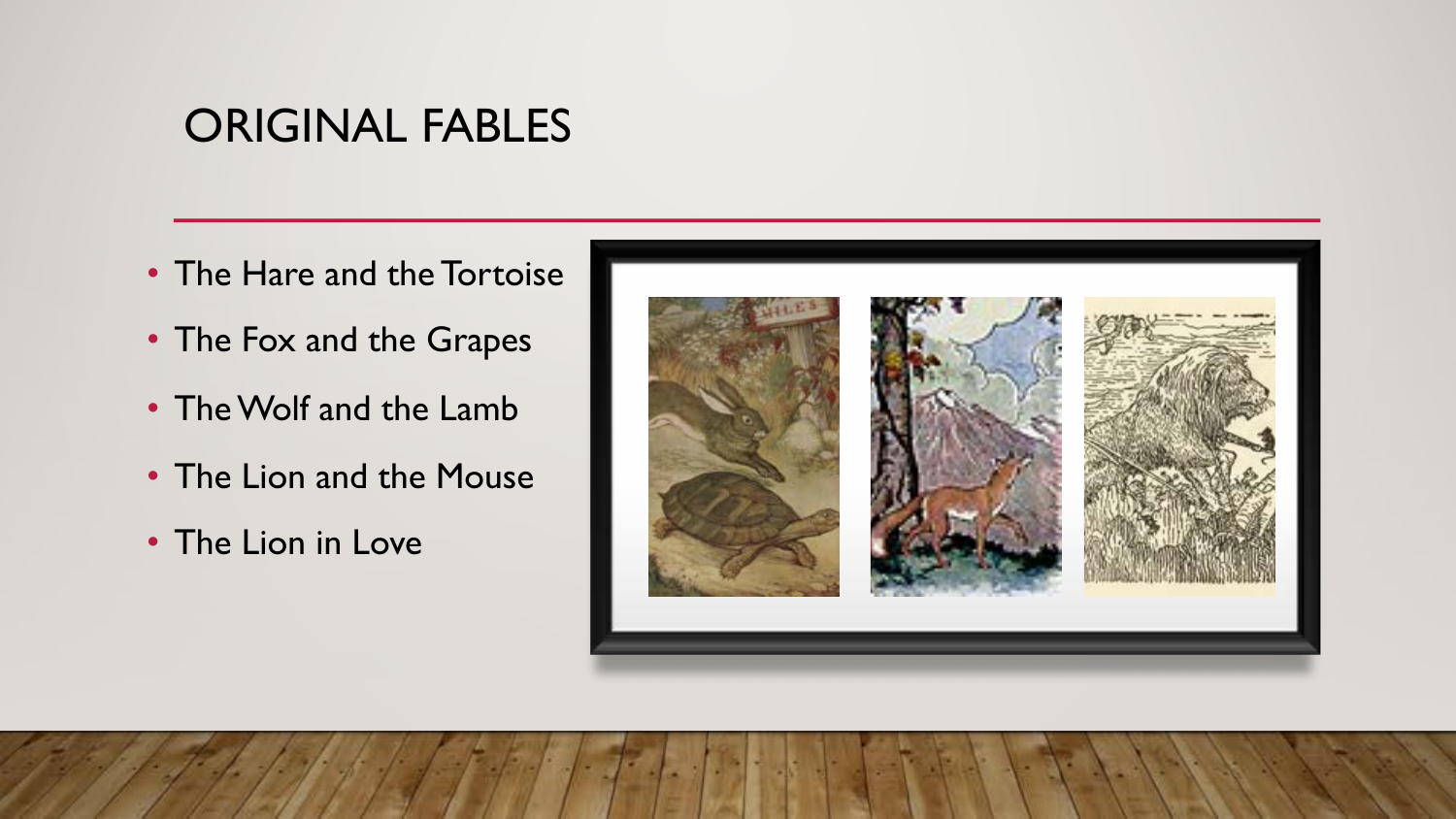#### MODERN-DAY SITUATIONS

- A high school girls' basketball club
- A new international student
- Final test scores are returned
- A sister and her angry brother
- A popular woman and a man who sells everything for her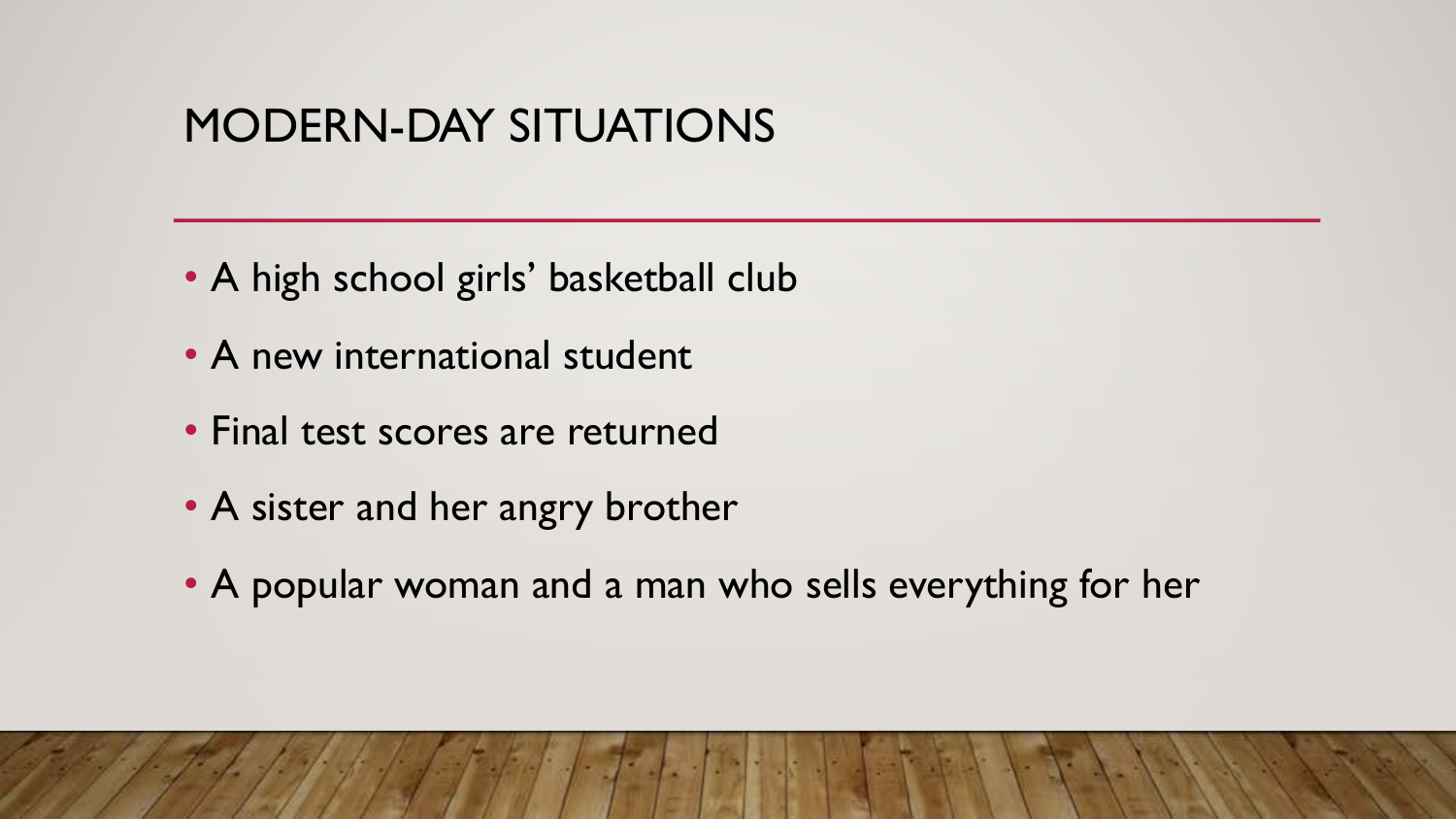### DOCUMENT TEMPLATE

**Team Members:** 

Setting:

example: Shibuya Scramble during Golden Week, 2022  $\overline{\phantom{a}}$ 

Characters and actors:

example: Ryota, the high school genius (Student Name)

Plot Summary (1 sentence):

Dialogue (Script):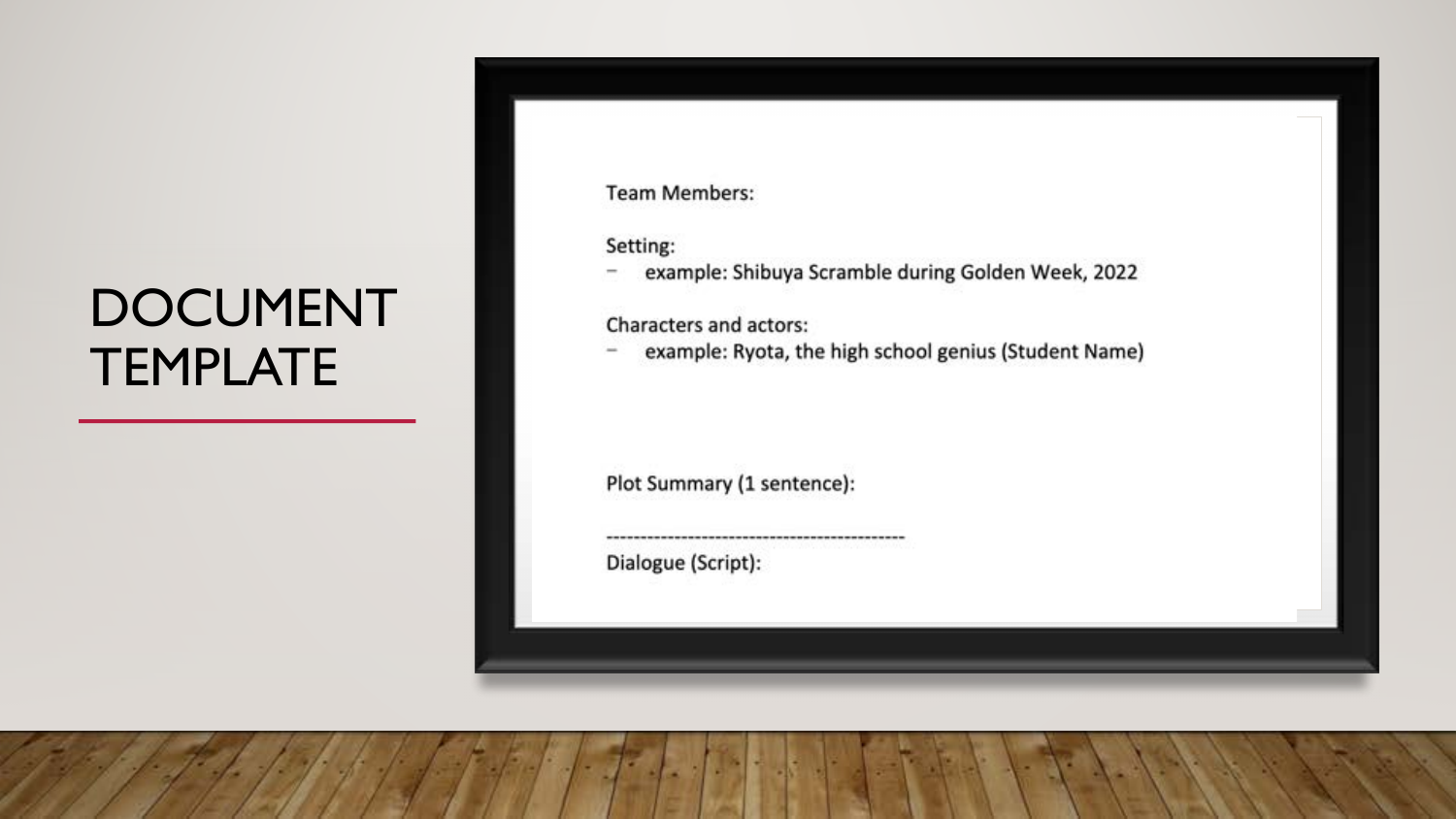### ONE GROUP'S EXAMPLE

|                  | Title is Girls High school basketball club.                                                         |
|------------------|-----------------------------------------------------------------------------------------------------|
|                  | Team 1 Member Names: Golfess Pike-Suyu<br>$-1$ $-1$ $\frac{1}{2}$                                   |
|                  | · Narrator: Salessa                                                                                 |
|                  | • Student 1(Misaki): R漁@                                                                            |
|                  | · Student 2(Honoka): Gayambana                                                                      |
| · Adviser: Einer |                                                                                                     |
|                  | Settings: Girls High school basketball club.                                                        |
|                  | Background (1-2 sentences): The character is New student.                                           |
|                  |                                                                                                     |
| Narrator:        |                                                                                                     |
| member.          | This story is basketball team in high school on April. Misaki and Honoka joined in this team as new |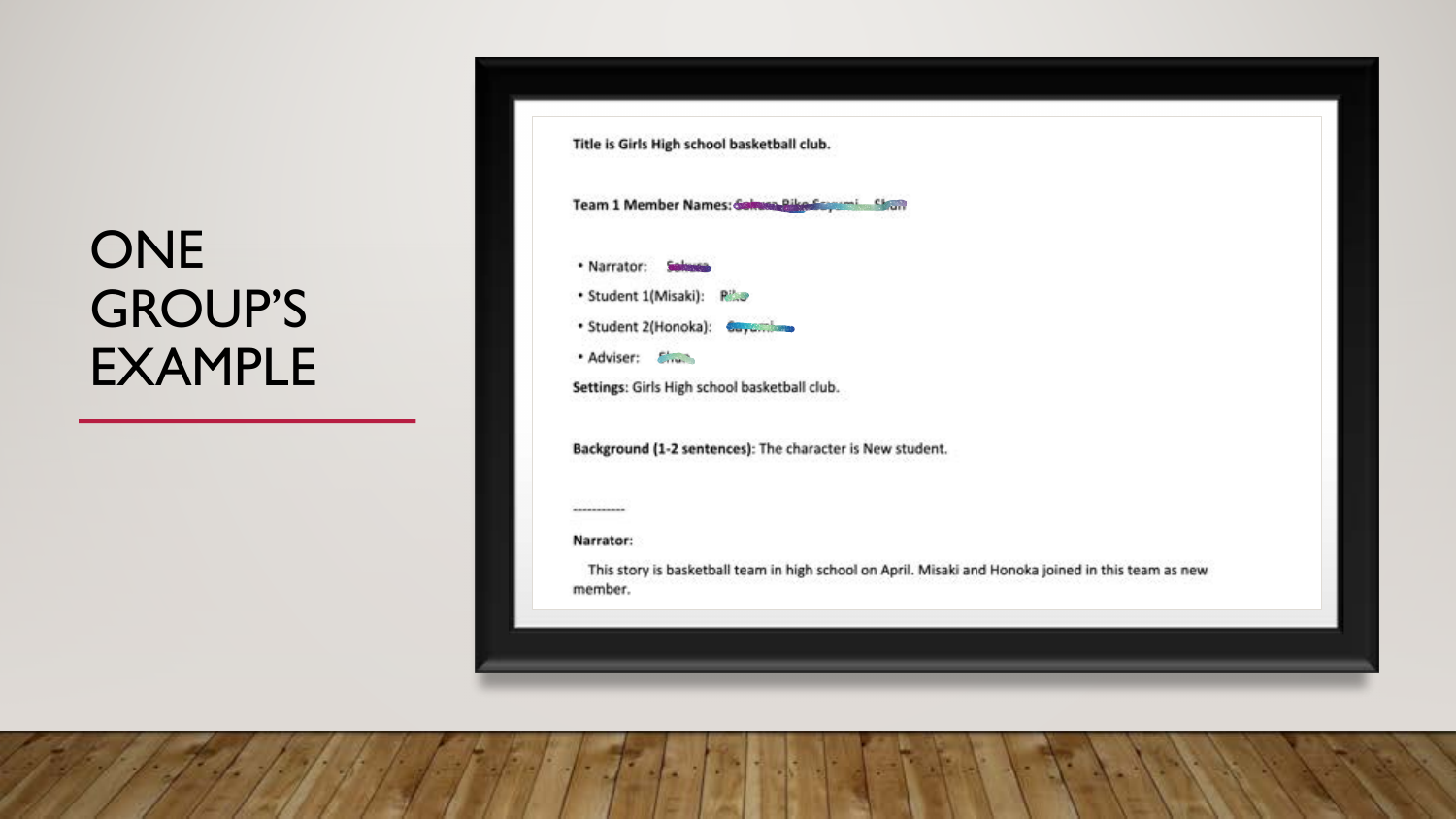#### MODERN-DAY SITUATIONS

- A high school girls' basketball club  $\rightarrow$  The Hare & the Tortoise
- A new international student  $\rightarrow$  The Lion & the Mouse
- Final test scores are returned  $\rightarrow$  The Fox & the Grapes
- A sister and her angry brother  $\rightarrow$  The Wolf & the Lamb
- A popular woman and a man who sells everything for her  $\rightarrow$ The Lion in Love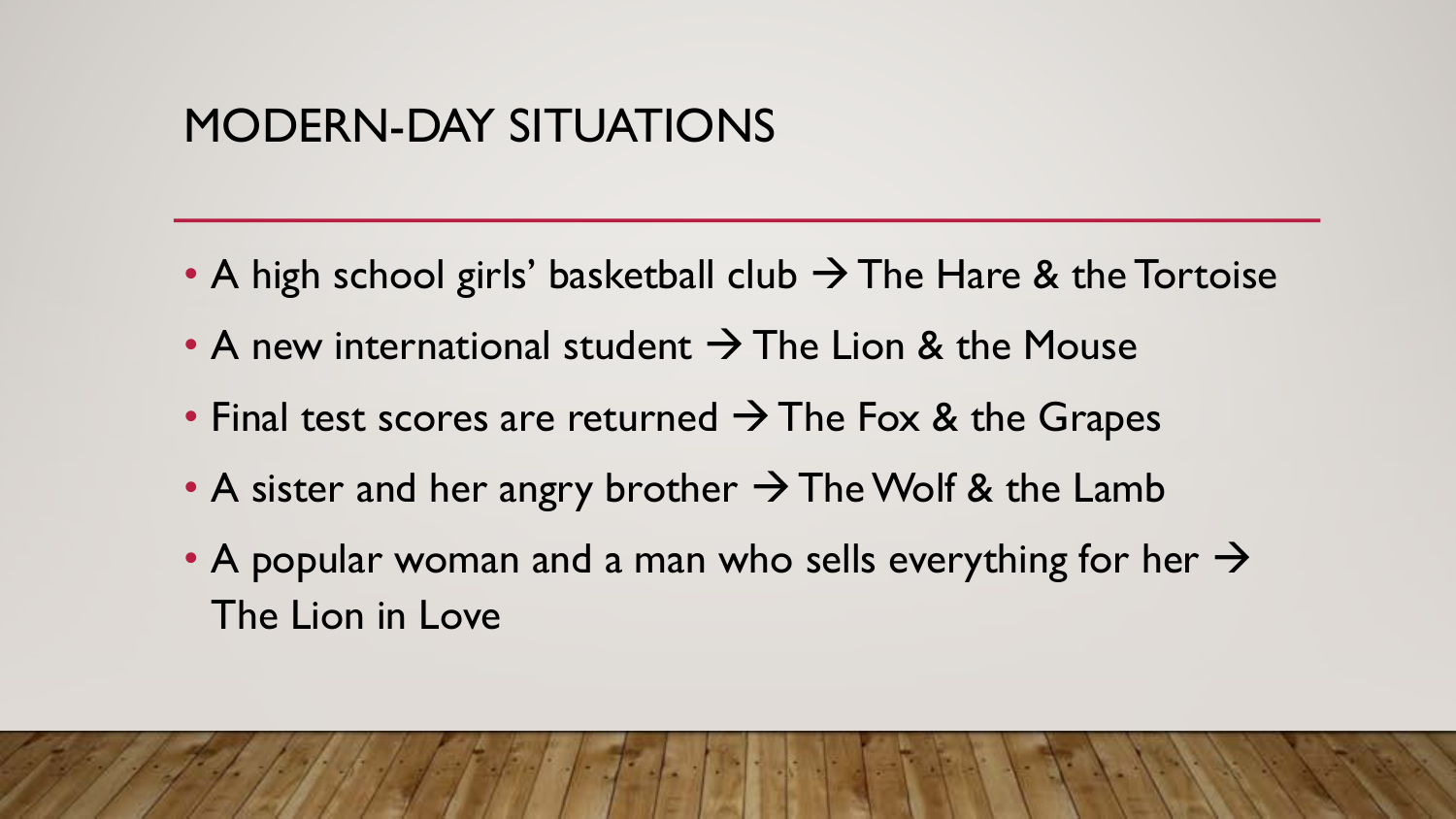## STUDENT FEEDBACK

REPORT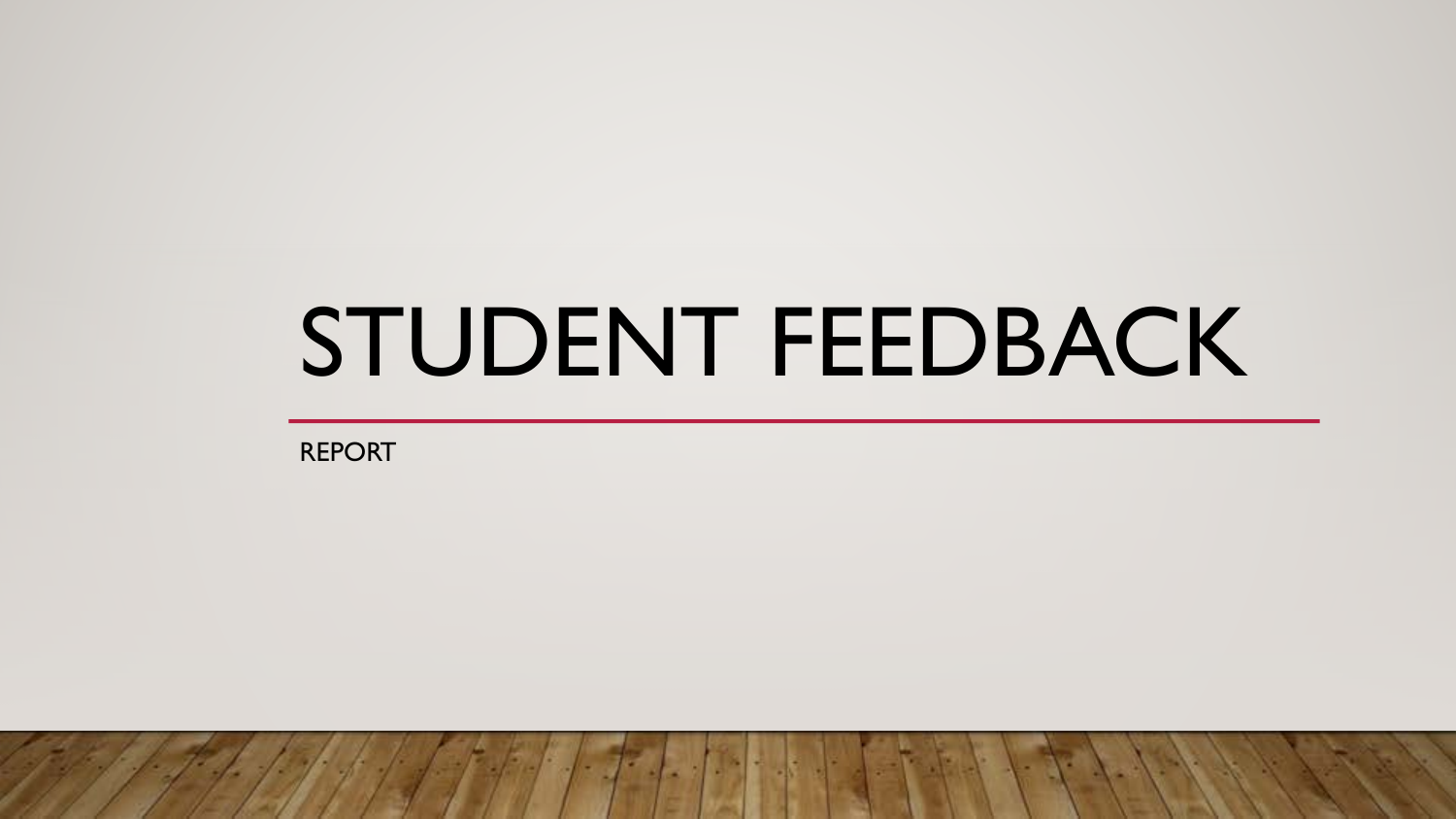#### REPORT QUESTIONS

- Write about how you participated in creating and performing the role play.
- 2. What did you like about the process? What was interesting or fun about it?
- 3. What did you not like about the process, or what was difficult about it?
- 4. Do you think everyone participated evenly and fairly? (You do not have to write any names here.)
- 5. Who was your favorite role play scenario out of all the groups and why? (It is okay if you choose your own!)
- 6. Was this easy or difficult for you to understand?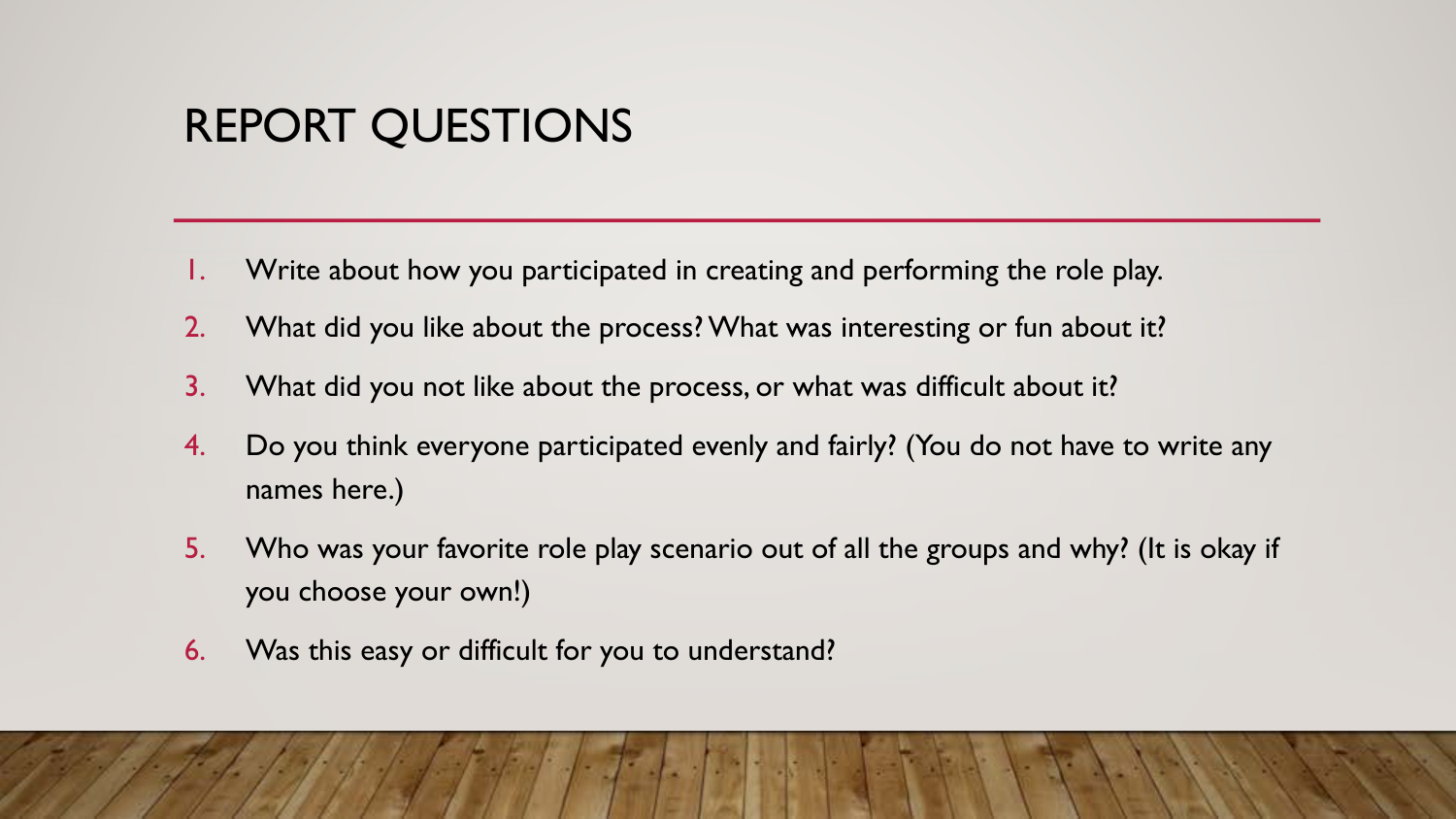#### 1. WRITE ABOUT HOW YOU PARTICIPATED IN CREATING AND PERFORMING THE ROLE PLAY.

• We were **work together** to **create** the content. It was so lucky for us to have a good story to play. Everybody was contributed for this project. It was lucky for me to have good members. And, let R into the team was best chose I did. She was main actress, and she did it so goods. It was sorry for Y to let her say bad English words, but I don't regret about it. Everybody in my team was verry good. They did really good job. (SN)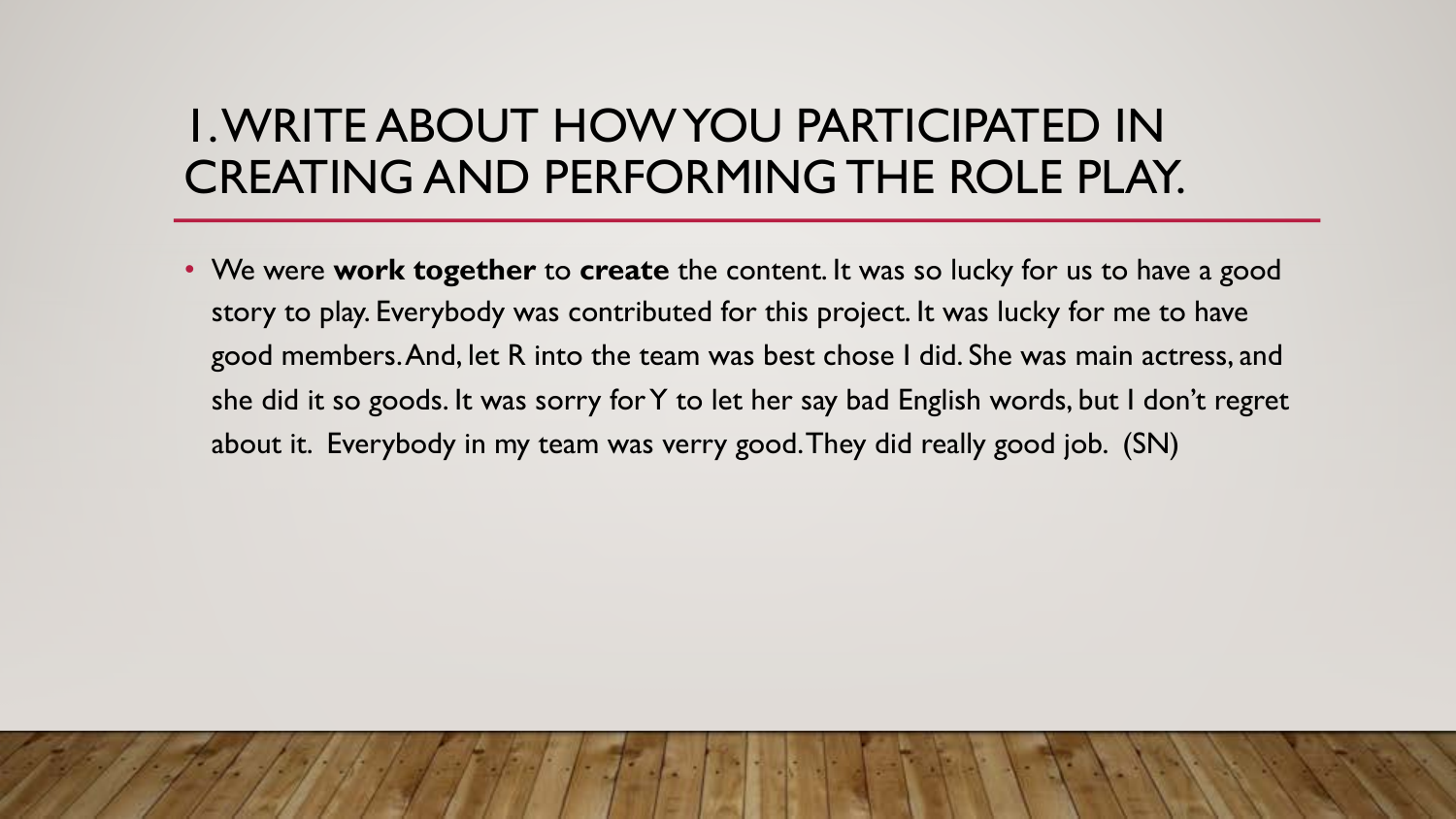#### 2. WHAT DID YOU LIKE ABOUT THE PROCESS? WHAT WAS INTERESTING OR FUN ABOUT IT?

- Exactly, do this project was **interesting and fun** for me. We **discus** about good stories with each other, we have **conversation** with teammate, we practice play the story by online, all of that were so **interesting** for me. I love this class activities. But most interest was my crush play main actress and I play main actor. It was so funny when I hear my crush says words she would never say in real life. And I can't stop to laugh with Y's bad English words I let her say. (SN)
- It was **fun** to be able to role play with everyone with **emotion** in the lines according to the scenario. I think it was easy for everyone to imagine because I thought about the lines after having everyone see the actual scenario. It was great that everyone was having **fun** too. (SM)
- I liked thinking of the lines with team members. Other member had **different ideas** I didn't think of and the ideas were very **interesting**. Because of this, we made good script. (SH)
- My best process was **discussion**. I liked to listen other's **opinion**. It was **interesting** to listen to different opinion. For example, I could learn how to say **narrator's voice** from Y. I could **get along with my teammates** through discussion. (N)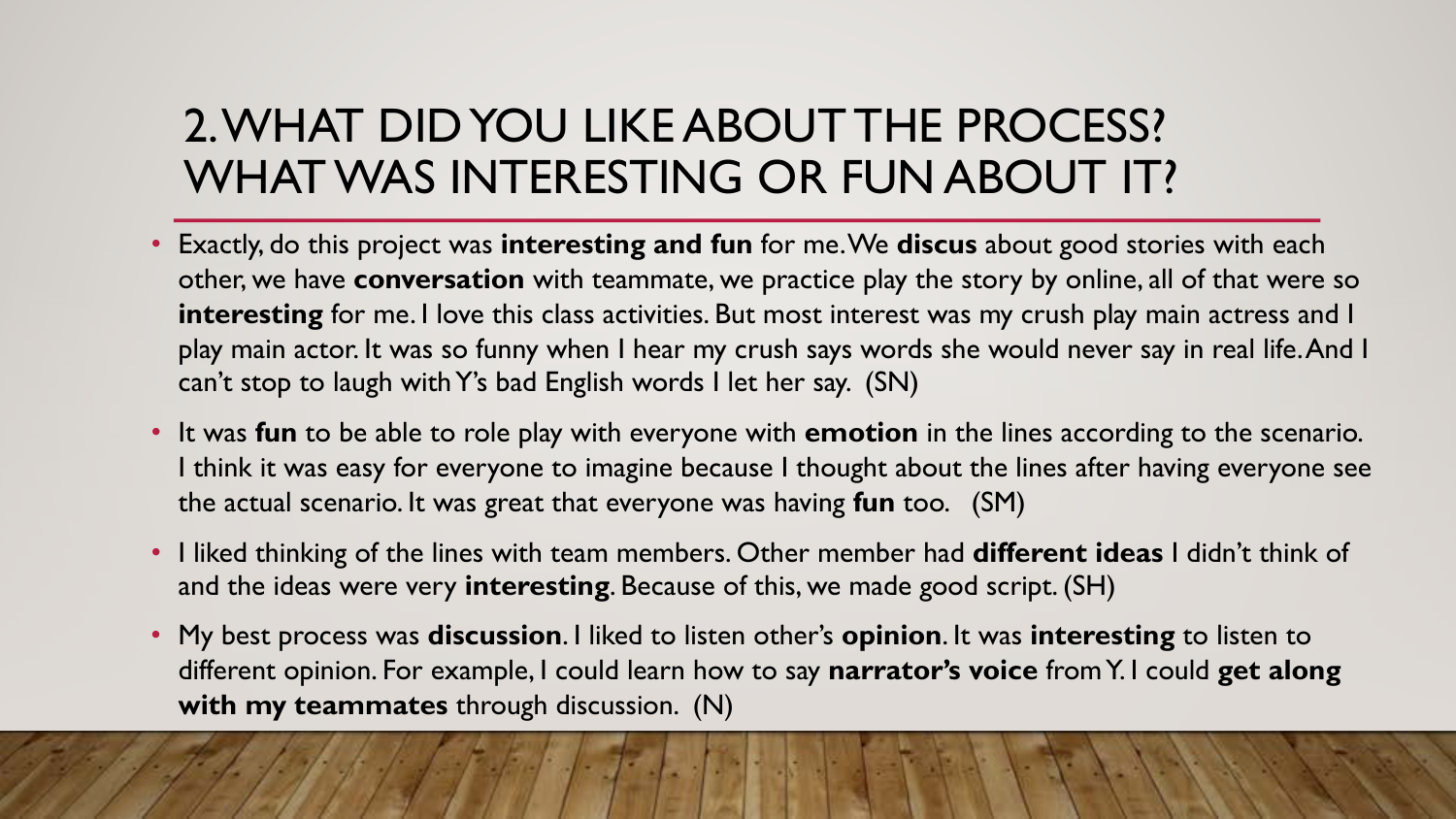#### 2. WHAT DID YOU LIKE ABOUT THE PROCESS? WHAT WAS INTERESTING OR FUN ABOUT IT?

- When we were presenting the scenarios we had created for each other, I found it interesting to **discover different ways of thinking** from my own. Adding to the scenario. (M)
- It was interesting that I shared the roles among the team members and advised each other that it would be better to do during the rehearsal. (R)
- I liked the process of role-playing in my group. It was **fun** for me to and **act on my character** because I felt it looked like **playing drama** and being an actor. (Y)
- We had a lot of **discussions** even in a short time. It didn't end within class time, but we were able to talk over the **phone**. It was my first time to make a original story myself, so I found it **interesting**… In our group were able to have an **active discussion**. And it was **fun** because we talked with team members while **laughing**. (A)
- I was **fun** this project because I **communicated** with group member. Now, we take online classes alone. But this class is **not alone** so I'm **happy**. (S)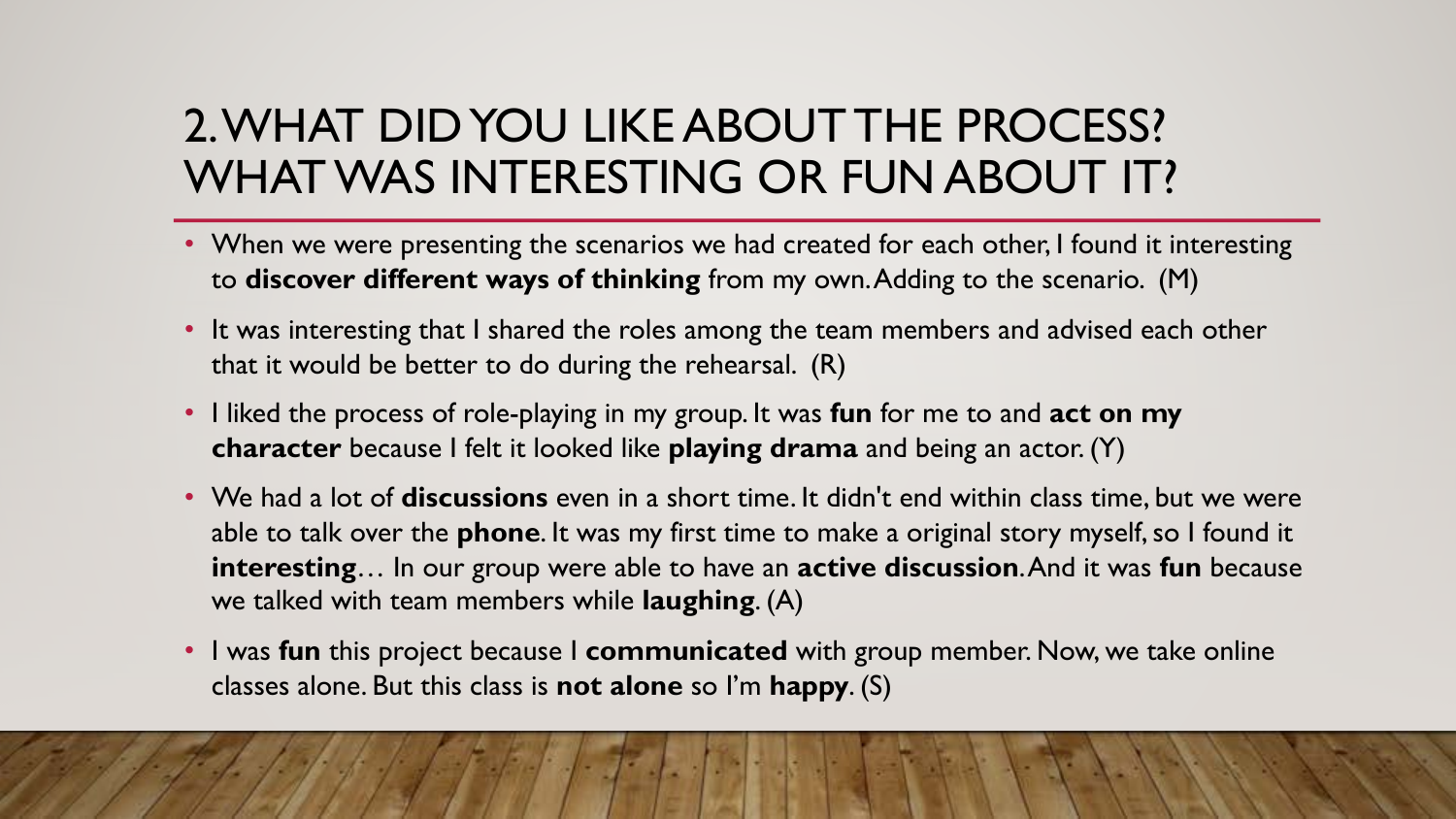#### 3. WHAT DID YOU NOT LIKE ABOUT THE PROCESS, OR WHAT WAS DIFFICULT ABOUT IT?

- The point I didn't like during this project was **online**. We were compelled to do all at online. It was not good to have communication with members and do the work. And it was little difficult to explain the story line for members. Next time, I hope we can work in offline. (SN)
- It was difficult to think about **story**. I think our group has become too similar to the original fable. (H)
- But I was difficult to use **English** in the discussion. That's why we ended up using Japanese. In addition, my team had problem at performance. When the problem happened, I was panicked. (SH)
- I didn't like **presentation** because I was **afraid** to **mistake**. I was worried about mistaking to read role's dialogues. I tried to do the best. I want to improve my presentation skills. I think presentation skill is very important when I work, so I should have it. (N)
- It was difficult to put **emotions** when playing a role and reading a scenario. (R)
- It was difficult to **say the lines** because I forget say with **intonation** when I pay attention to **pronunciation**. (A)
- I did not like the process of **making the situation** because it needed **creativity** and **imagination**. It was difficult for me to create something from nothing.  $(Y - same$  who enjoyed role playing)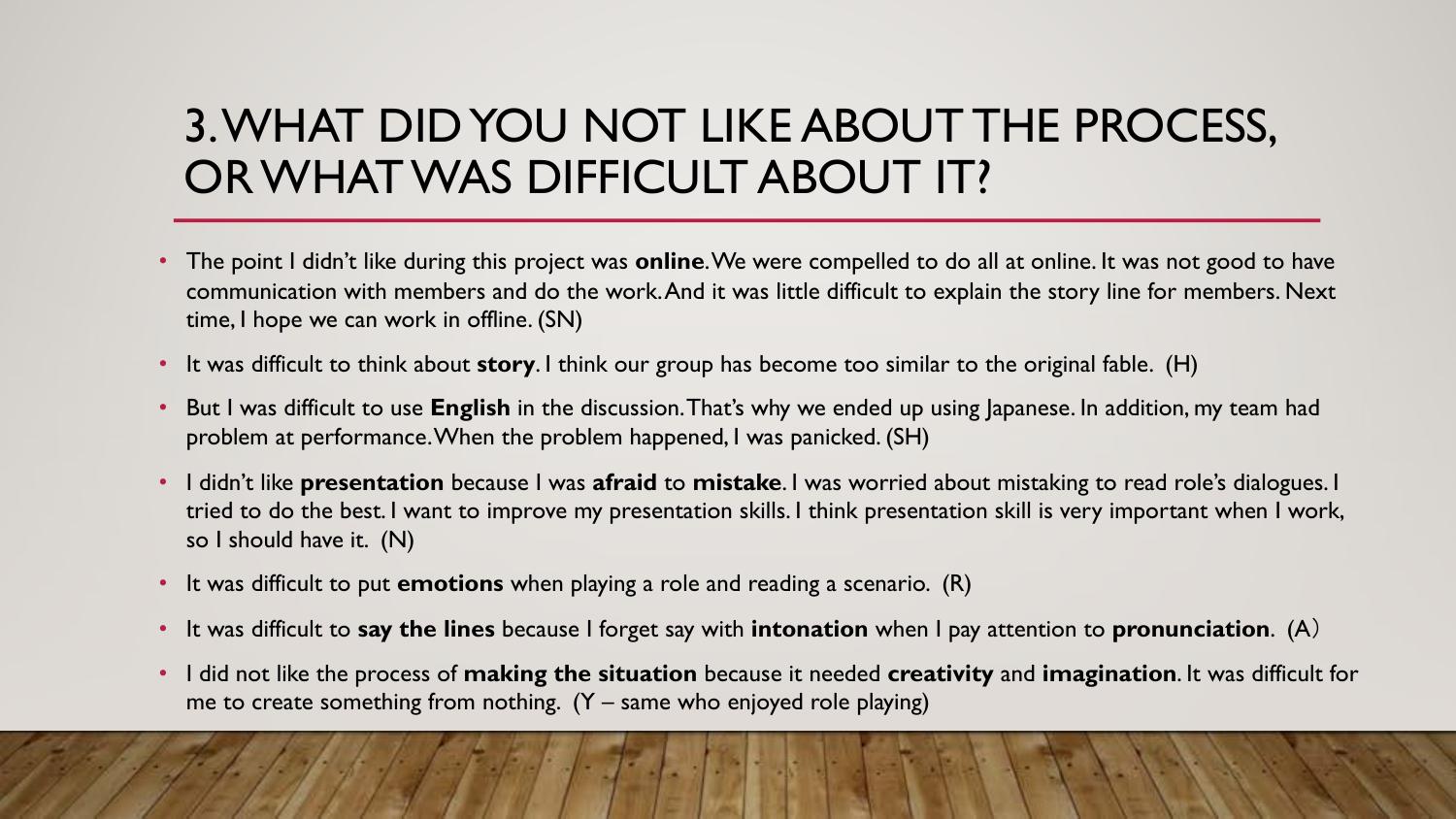#### 5. WHICH WAS YOUR FAVORITE OF ALL ROLE PLAY SCENARIOS AND WHY?

- My own group:
	- I'm **attached to our story**. And, I like happy ending so, I think our story is the best. (H)
	- It is because the role play is not a difficult situation and using words, so it **is easy to understand** what the story means. (Y)
- Another group:
	- My favorite role play scenario is Group 5. Because it was an experience that made me better. I often interact with my young sister like this. **I understand the feeling of both of the characters**. This scenario was easy for me to understand because **it's my daily life**, and it was a very **simple** and **concise** scenario (A)
	- My favorite scenario was "The Hare and the Tortoise" it because, I originally liked this stories and that team **presentation is so long and deep the contents** I thought the story was so great and **inspired** me! I thought I would **try harder**. (C)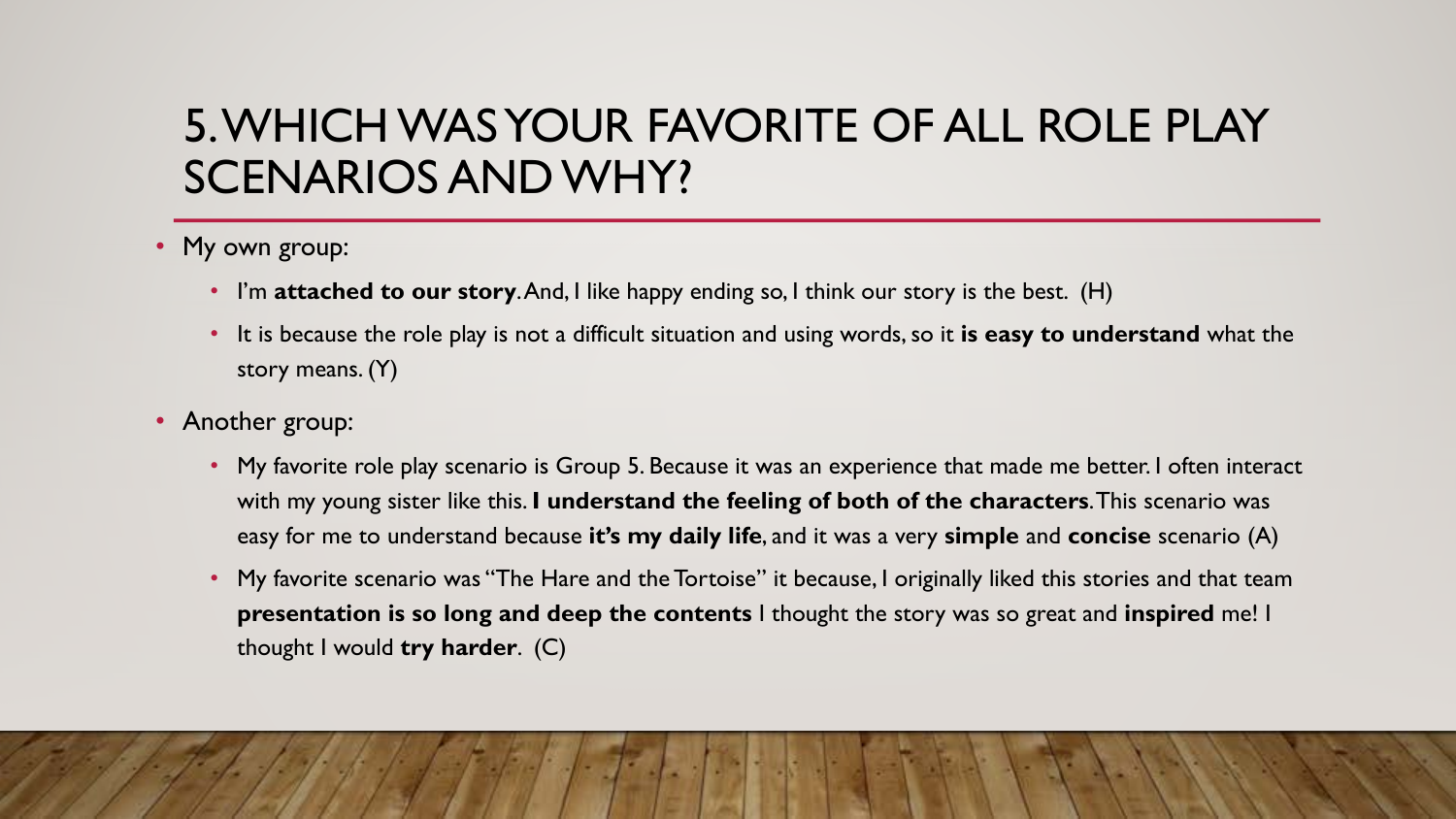#### 6. WAS THIS EASY OR DIFFICULT FOR YOU TO UNDERSTAND?

- Mixed answers, but…
- "a satisfying project"
- "felt a sense of accomplishment"
- "improve[d] creative skills," "enjoyed making story"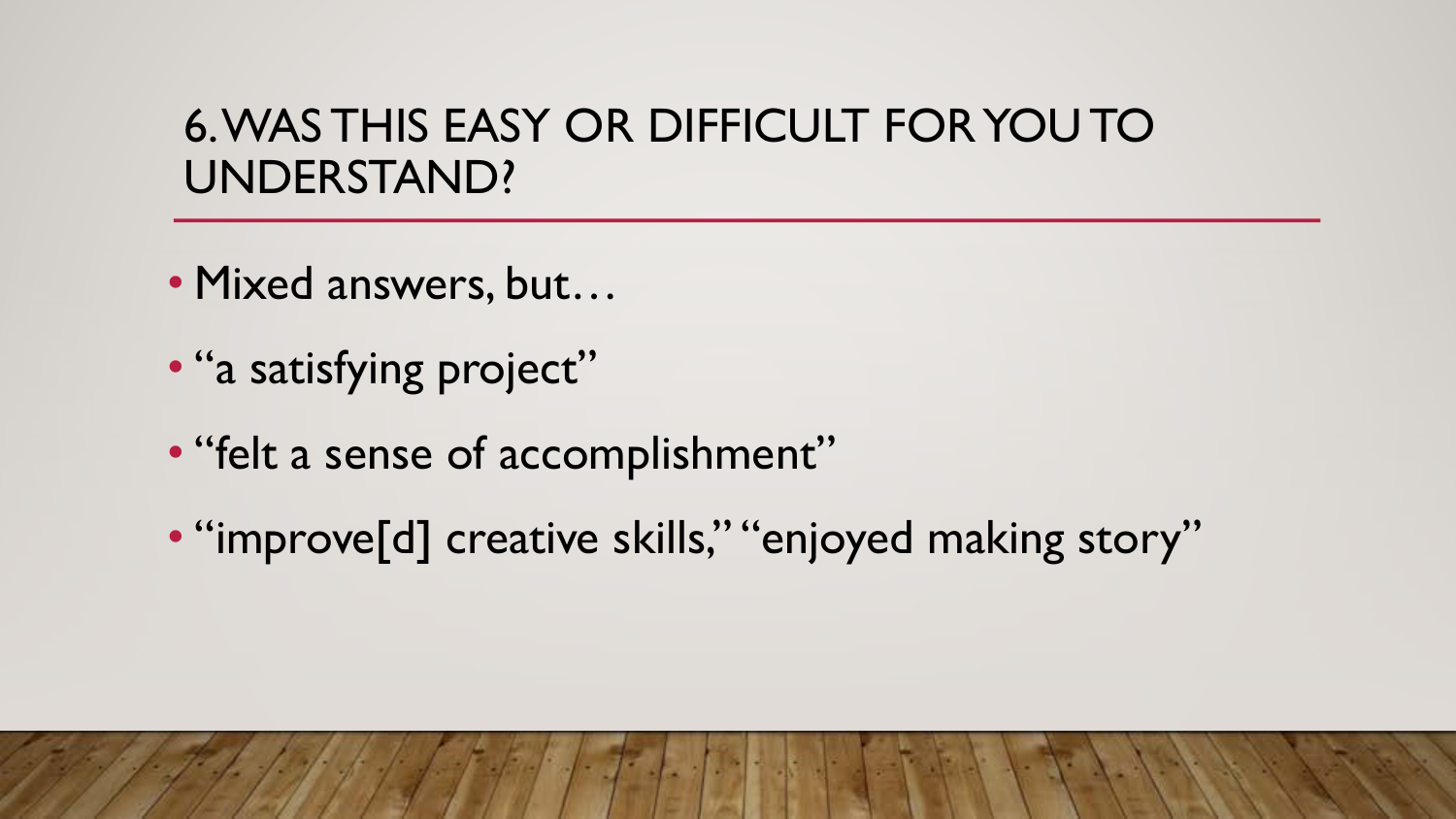#### SUMMARY: STUDENTS GAINED…

- Autonomy and agency
	- Freedom to play with language and get into character
- Sense of community in an isolating time
- Inspiration listening to other groups' ideas
- A sense of satisfaction, reward
- A deeper understanding of the original fable after hearing various modern-day scenarios